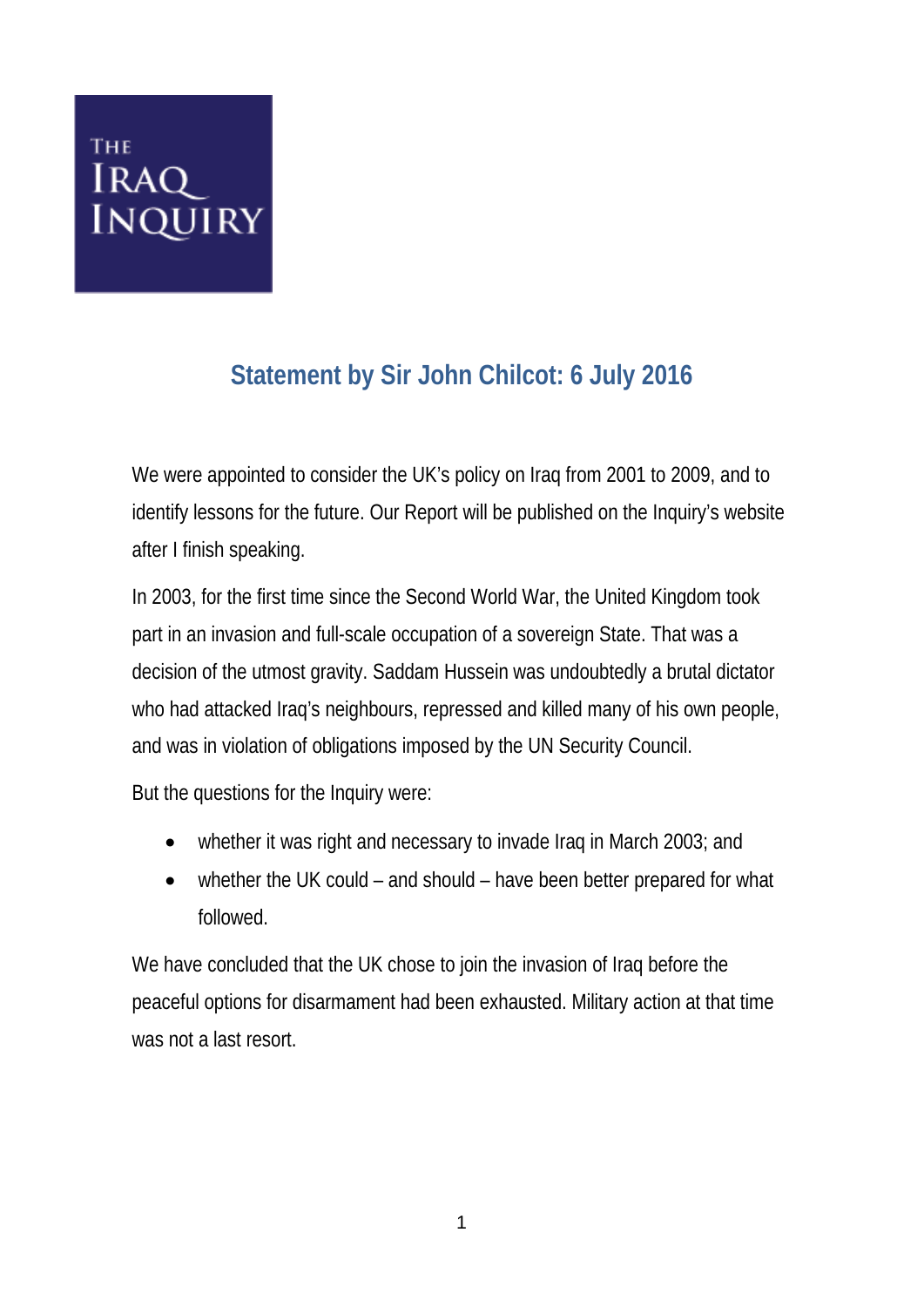We have also concluded that:

- The judgements about the severity of the threat posed by Iraq's weapons of mass destruction – WMD – were presented with a certainty that was not justified.
- Despite explicit warnings, the consequences of the invasion were underestimated. The planning and preparations for Iraq after Saddam Hussein were wholly inadequate.
- The Government failed to achieve its stated objectives.

I want now to set out some of the key points in the Report.

First, the formal decision to invade Iraq, if Saddam Hussein did not accept the US ultimatum to leave within 48 hours, was taken by Cabinet on 17 March 2003. Parliament voted the following day to support the decision.

The decision was, however, shaped by key choices made by Mr Blair's Government over the previous 18 months – which I will briefly set out.

After the attacks on 11 September 2001, Mr Blair urged President Bush not to take hasty action on Iraq.

By early December, US policy had begun to shift and Mr Blair suggested that the US and the UK should work on what he described as a "clever strategy" for regime change in Iraq, which would build over time.

When Mr Blair met President Bush at Crawford, Texas, in early April 2002, the formal policy was still to contain Saddam Hussein. But, by then, there had been a profound change in the UK's thinking:

- The Joint Intelligence Committee had concluded that Saddam Hussein could not be removed without an invasion.
- The Government was stating that Iraq was a threat that had to be dealt with. It had to disarm or be disarmed.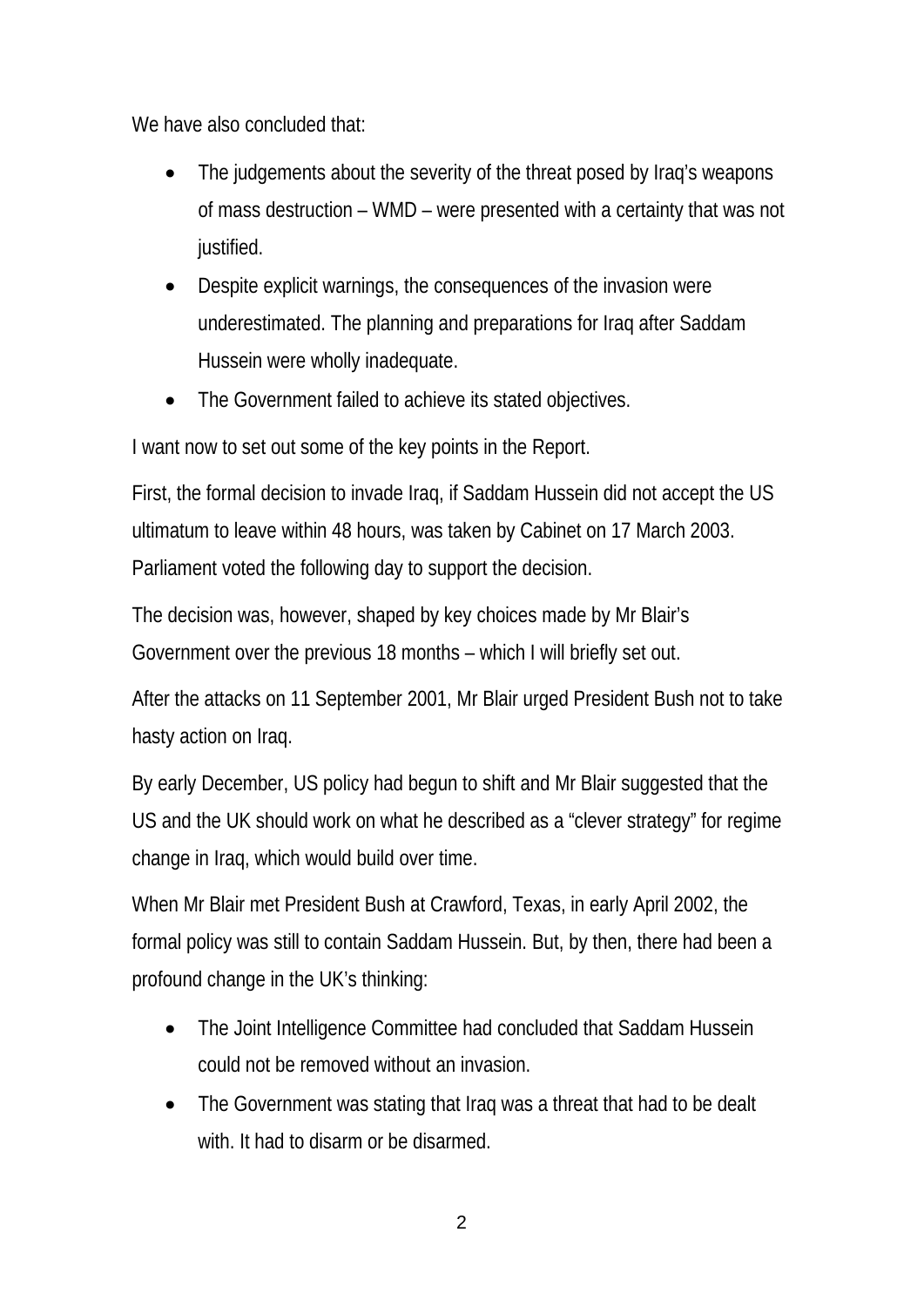• That implied the use of force if Iraq did not comply – and internal contingency planning for a large contribution to a military invasion had begun.

At Crawford, Mr Blair sought a partnership as a way of influencing President Bush. He proposed a UN ultimatum to Iraq to readmit inspectors or face the consequences.

On 28 July, Mr Blair wrote to President Bush with an assurance that he would be with him "whatever" – but, if the US wanted a coalition for military action, changes would be needed in three key areas. Those were:

- progress on the Middle East Peace Process;
- UN authority; and
- a shift in public opinion in the UK, Europe and the Arab world.

Mr Blair also pointed out that there would be a "need to commit to Iraq for the long term".

Subsequently, Mr Blair and Mr Straw urged the US to take the issue of Iraq back to the UN. On 7 September, President Bush decided to do so.

On 8 November, resolution 1441 was adopted unanimously by the Security Council. It gave Iraq a final opportunity to disarm or face "serious consequences", and it provided for any further breaches by Iraq to be reported to the Security Council "for assessment". The weapons inspectors returned to Iraq later that month.

During December, however, President Bush decided that inspections would not achieve the desired result; the US would take military action in early 2003.

By early January, Mr Blair had also concluded that "the likelihood was war".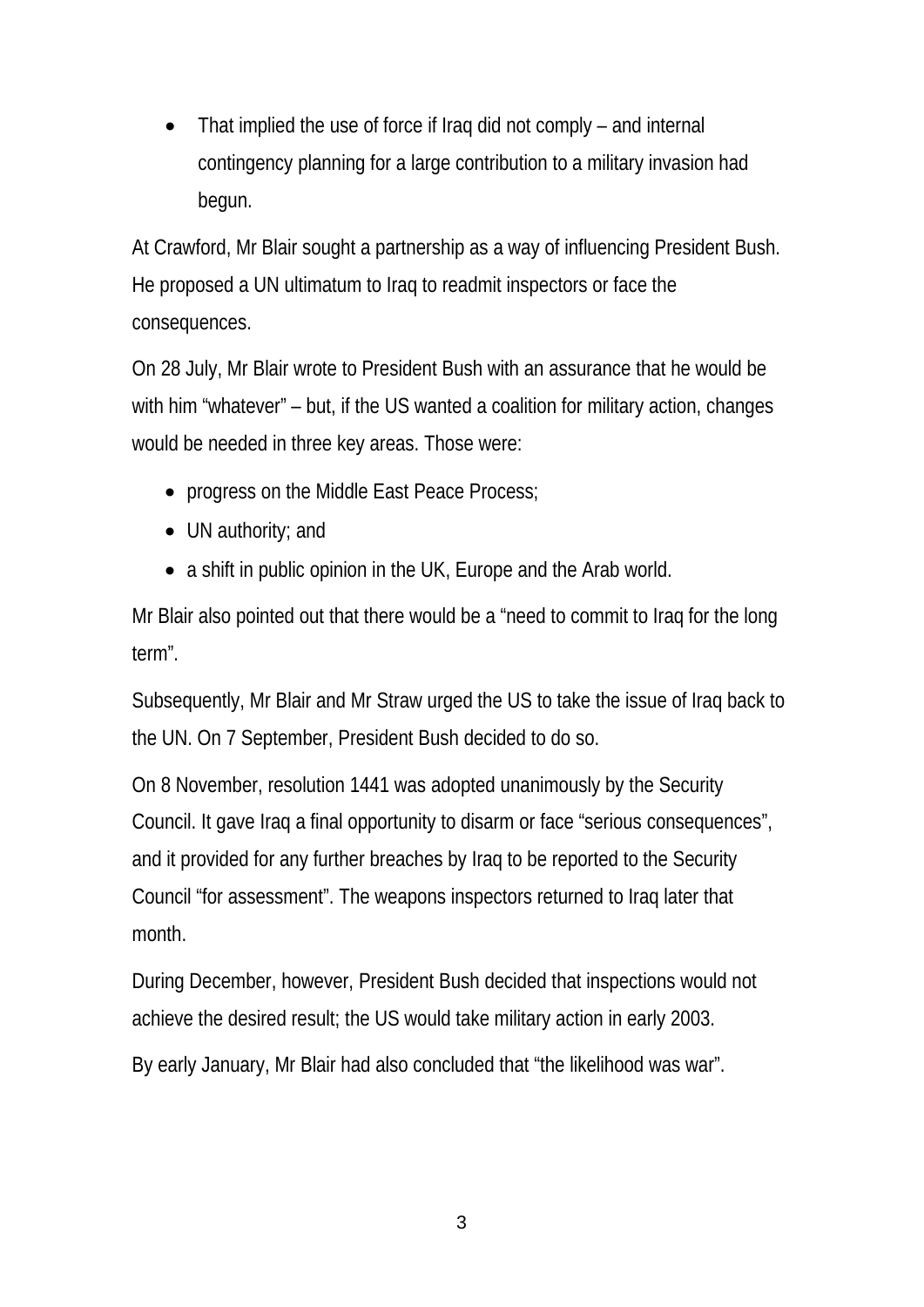At the end of January, Mr Blair accepted the US timetable for military action by mid-March. To help Mr Blair, President Bush agreed to seek a further UN resolution – the "second" resolution – determining that Iraq had failed to take its final opportunity to comply with its obligations.

By 12 March, it was clear that there was no chance of securing majority support for a second resolution before the US took military action.

Without evidence of major new Iraqi violations or reports from the inspectors that Iraq was failing to co-operate and they could not carry out their tasks, most members of the Security Council could not be convinced that peaceful options to disarm Iraq had been exhausted and that military action was therefore justified.

Mr Blair and Mr Straw blamed France for the "impasse" in the UN and claimed that the UK Government was acting on behalf of the international community "to uphold the authority of the Security Council".

In the absence of a majority in support of military action, we consider that the UK was, in fact, undermining the Security Council's authority.

Second, the Inquiry has not expressed a view on whether military action was legal. That could, of course, only be resolved by a properly constituted and internationally recognised Court.

We have, however, concluded that the circumstances in which it was decided that there was a legal basis for UK military action were far from satisfactory.

In mid-January 2003, Lord Goldsmith told Mr Blair that a further Security Council resolution would be necessary to provide a legal basis for military action. He did not advise No.10 until the end of February that, while a second resolution would be preferable, a "reasonable case" could be made that resolution 1441 was sufficient. He set out that view in written advice on 7 March.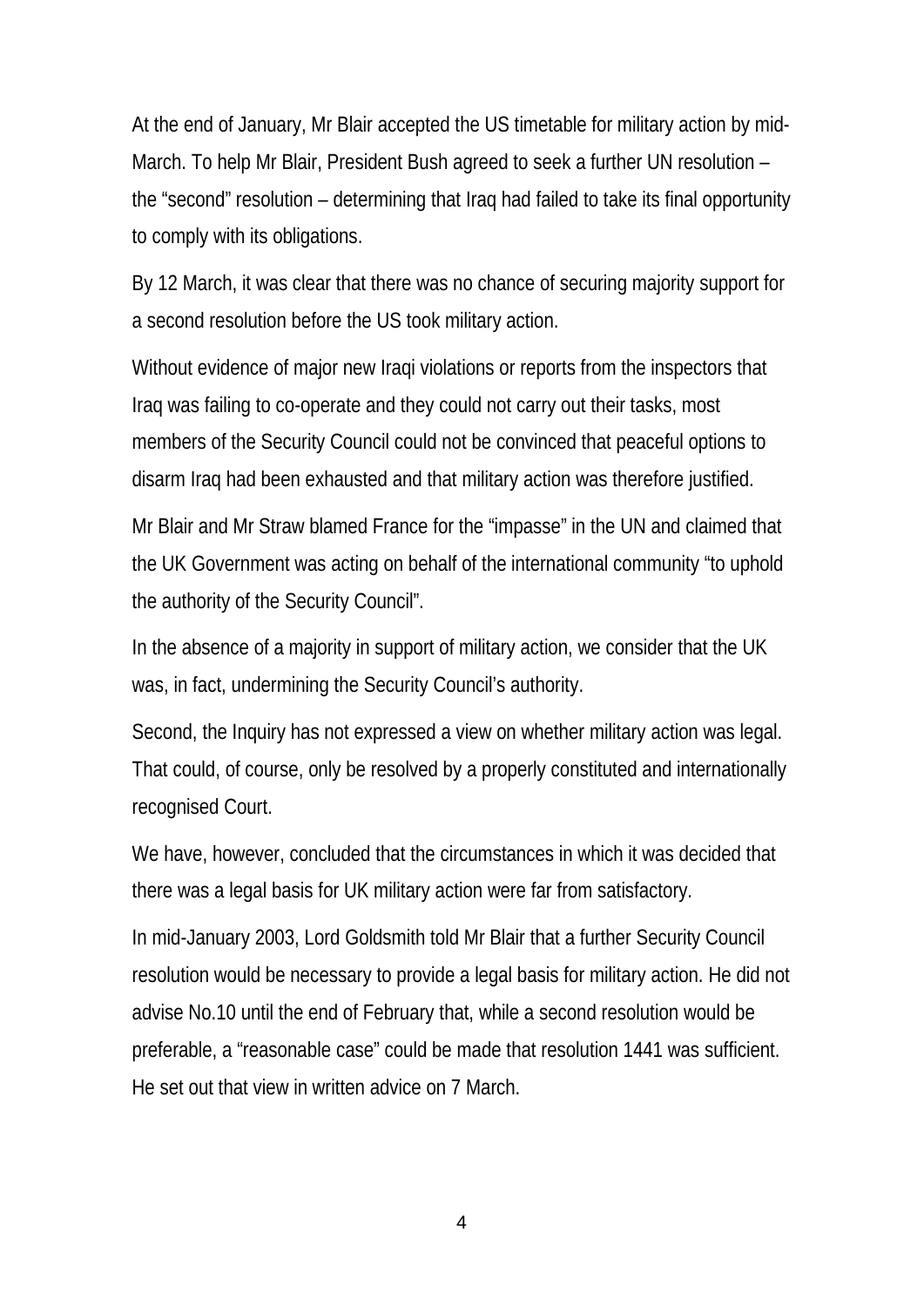The military and the civil service both asked for more clarity on whether force would be legal. Lord Goldsmith then advised that the "better view" was that there was, on balance, a secure legal basis for military action without a further Security Council resolution. On 14 March, he asked Mr Blair to confirm that Iraq had committed further material breaches as specified in resolution 1441. Mr Blair did so the next day.

However, the precise basis on which Mr Blair made that decision is not clear.

Given the gravity of the decision, Lord Goldsmith should have been asked to provide written advice explaining how, in the absence of a majority in the Security Council, Mr Blair could take that decision.

This is one of a number of occasions identified by the Inquiry when policy should have been considered by a Cabinet Committee and then discussed by Cabinet itself.

Third, I want to address the assessments of Iraq's weapons of mass destruction and how they were presented to support the case for action.

There was an ingrained belief in the UK policy and intelligence communities that:

- Iraq had retained some chemical and biological capabilities;
- was determined to preserve and if possible enhance them and, in the future, to acquire a nuclear capability; and
- was able to conceal its activities from the UN inspectors.

In the House of Commons on 24 September 2002, Mr Blair presented Iraq's past, current and future capabilities as evidence of the severity of the potential threat from Iraq's WMD. He said that, at some point in the future, that threat would become a reality**.**

The judgements about Iraq's capabilities in that statement, and in the dossier published the same day, were presented with a certainty that was not justified.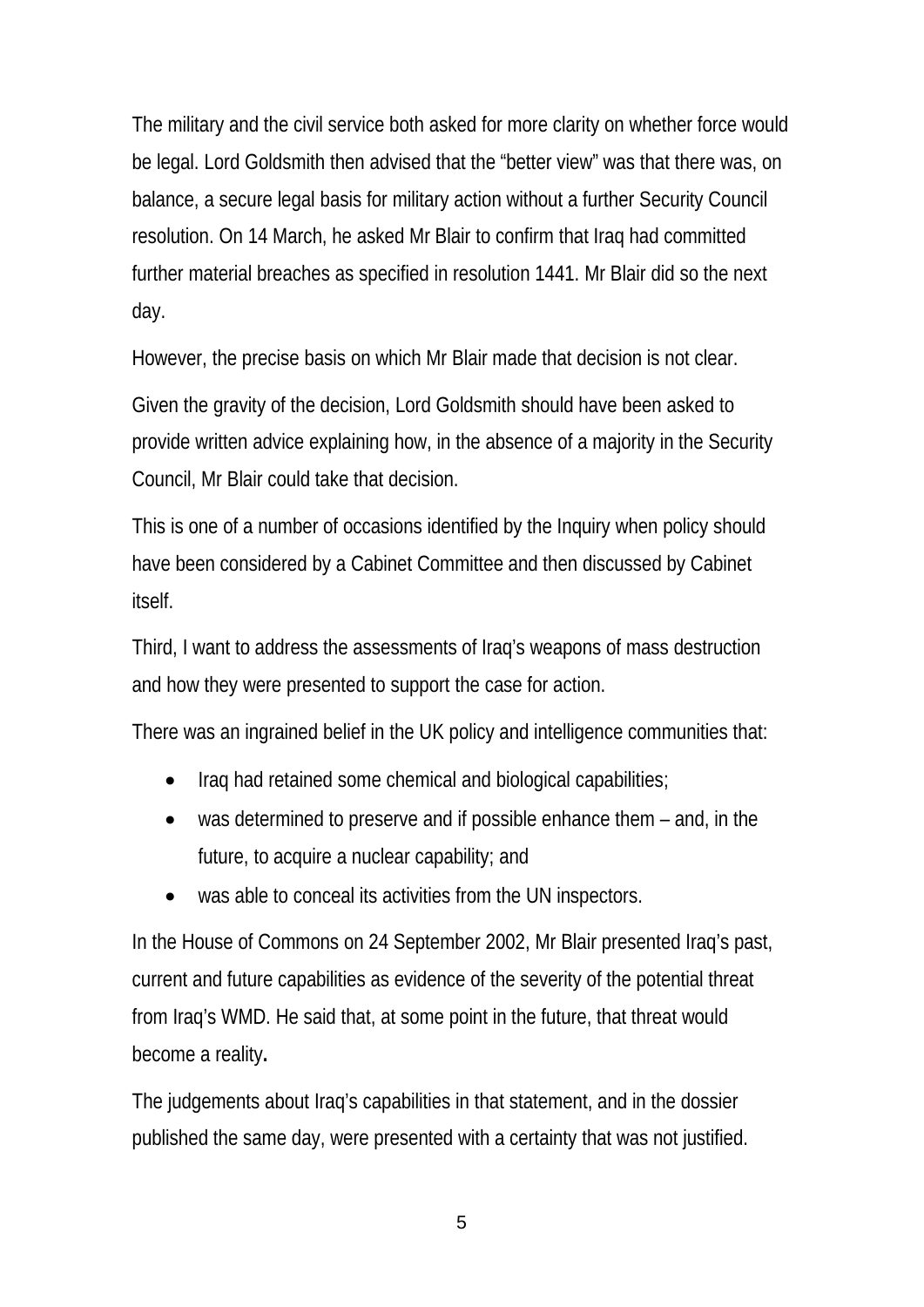The Joint Intelligence Committee should have made clear to Mr Blair that the assessed intelligence had not established "beyond doubt" either that Iraq had continued to produce chemical and biological weapons or that efforts to develop nuclear weapons continued.

The Committee had also judged that as long as sanctions remained effective, Iraq could not develop a nuclear weapon, and that it would take several years to develop and deploy long range missiles.

In the House of Commons on 18 March 2003, Mr Blair stated that he judged the possibility of terrorist groups in possession of WMD was "a real and present danger to Britain and its national security" – and that the threat from Saddam Hussein's arsenal could not be contained and posed a clear danger to British citizens.

Mr Blair had been warned, however, that military action would increase the threat from Al Qaida to the UK and to UK interests. He had also been warned that an invasion might lead to Iraq's weapons and capabilities being transferred into the hands of terrorists.

The Government's strategy reflected its confidence in the Joint Intelligence Committee's Assessments. Those Assessments provided the benchmark against which Iraq's conduct and denials, and the reports of the inspectors, were judged.

As late as 17 March, Mr Blair was being advised by the Chairman of the Joint Intelligence Committee that Iraq possessed chemical and biological weapons, the means to deliver them and the capacity to produce them. He was also told that the evidence pointed to Saddam Hussein's view that the capability was militarily significant and to his determination – left to his own devices – to build it up further.

It is now clear that policy on Iraq was made on the basis of flawed intelligence and assessments. They were not challenged, and they should have been.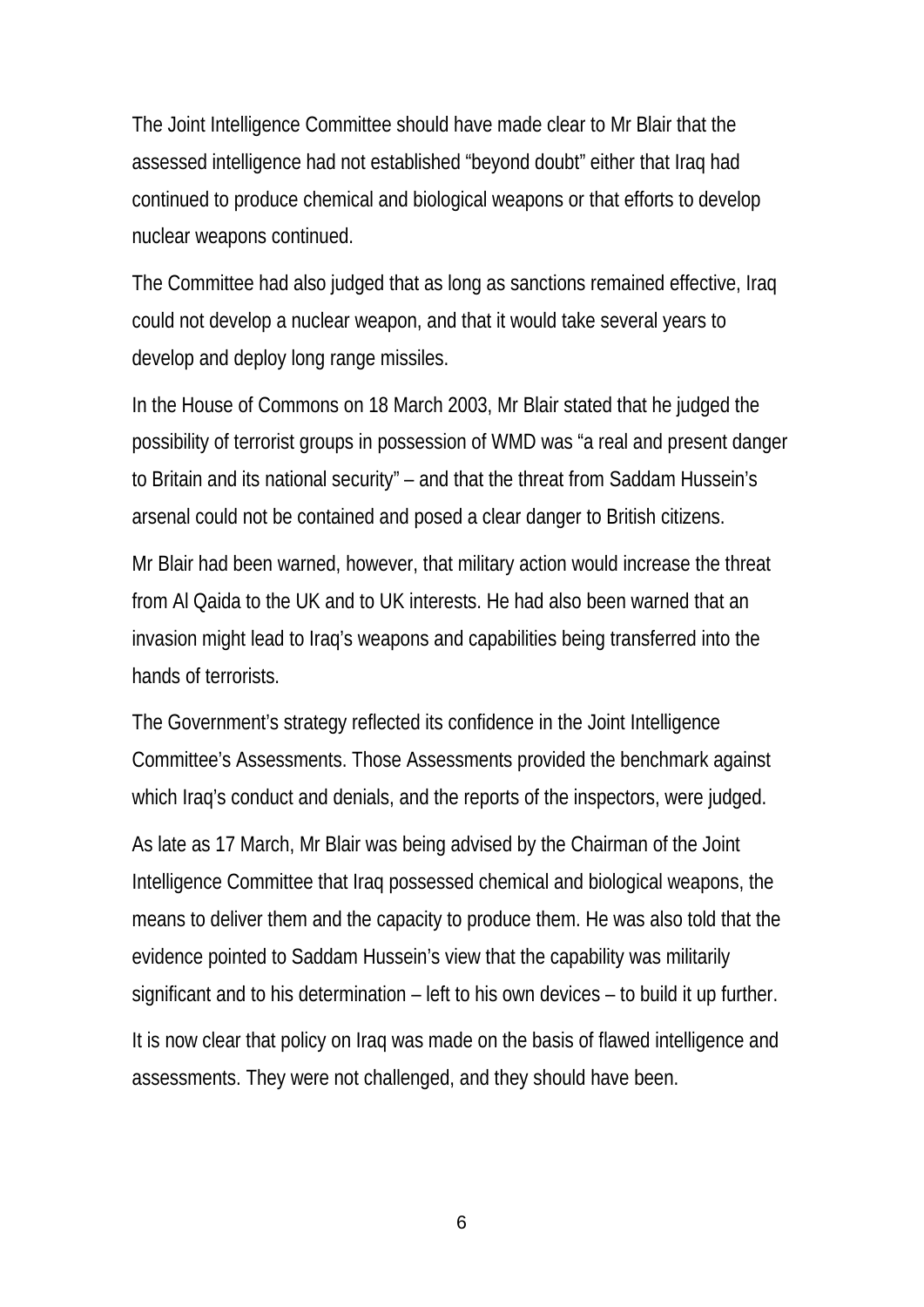The findings on Iraq's WMD capabilities set out in the report of the Iraq Survey Group in October 2004 were significant. But they did not support pre-invasion statements by the UK Government, which had focused on Iraq's current capabilities, which Mr Blair and Mr Straw had described as "vast stocks" and an urgent and growing threat.

In response to those findings, Mr Blair told the House of Commons that, although Iraq might not have had "stockpiles of actually deployable weapons", Saddam Hussein "retained the intent and the capability ... and was in breach of United Nations resolutions".

That was not, however, the explanation for military action he had given before the conflict.

In our Report, we have identified a number of lessons to inform the way in which intelligence may be used publicly in the future to support Government policy.

Fourth, I want to address the shortcomings in planning and preparation.

The British military contribution was not settled until mid-January 2003, when Mr Blair and Mr Hoon agreed the military's proposals for an increase in the number of brigades to be deployed; and that they would operate in southern, not northern, Iraq.

There was little time to prepare three brigades and the risks were neither properly identified nor fully exposed to Ministers. The resulting equipment shortfalls are addressed in the Report.

Despite promises that Cabinet would discuss the military contribution, it did not discuss the military options or their implications.

In early January 2003, when the Government published its objectives for postconflict Iraq, it intended that the interim post-conflict administration should be UNled.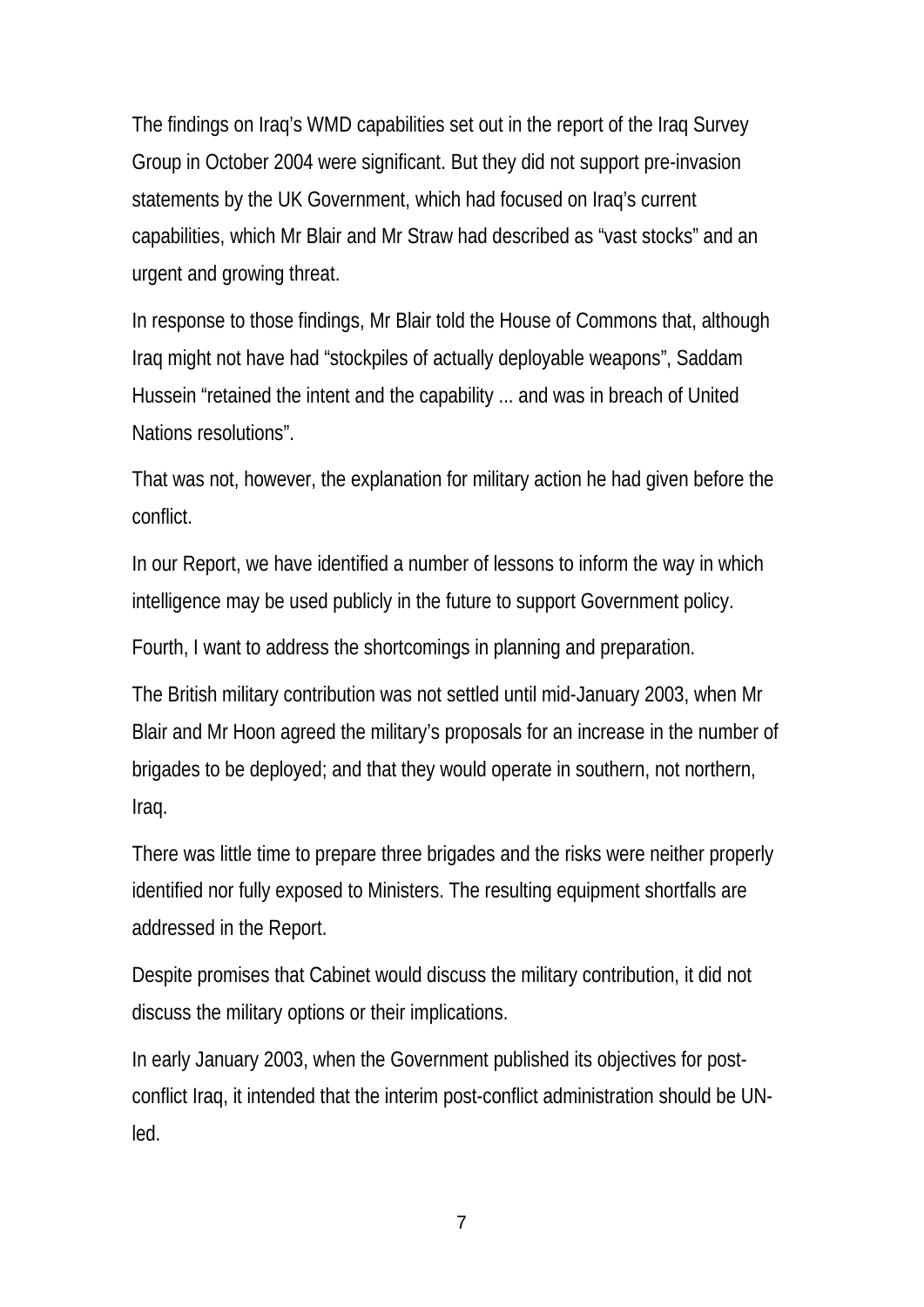By March 2003, having failed to persuade the US of the advantages of a UN-led administration, the Government had set the less ambitious goal of persuading the US to accept UN authorisation of a Coalition-led interim administration.

When the invasion began, UK policy rested on an assumption that there would be a well-executed US-led and UN-authorised operation in a relatively benign security environment.

Mr Blair told the Inquiry that the difficulties encountered in Iraq after the invasion could not have been known in advance.

We do not agree that hindsight is required. The risks of internal strife in Iraq, active Iranian pursuit of its interests, regional instability, and Al Qaida activity in Iraq, were each explicitly identified before the invasion.

Ministers were aware of the inadequacy of US plans, and concerned about the inability to exert significant influence on US planning. Mr Blair eventually succeeded only in the narrow goal of securing President Bush's agreement that there should be UN authorisation of the post-conflict role.

Furthermore, he did not establish clear Ministerial oversight of UK planning and preparation. He did not ensure that there was a flexible, realistic and fully resourced plan that integrated UK military and civilian contributions, and addressed the known risks.

The failures in the planning and preparations continued to have an effect after the invasion.

That brings me to the Government's failure to achieve the objectives it had set itself in Iraq.

The Armed Forces fought a successful military campaign, which took Basra and helped to achieve the departure of Saddam Hussein and the fall of Baghdad in less than a month.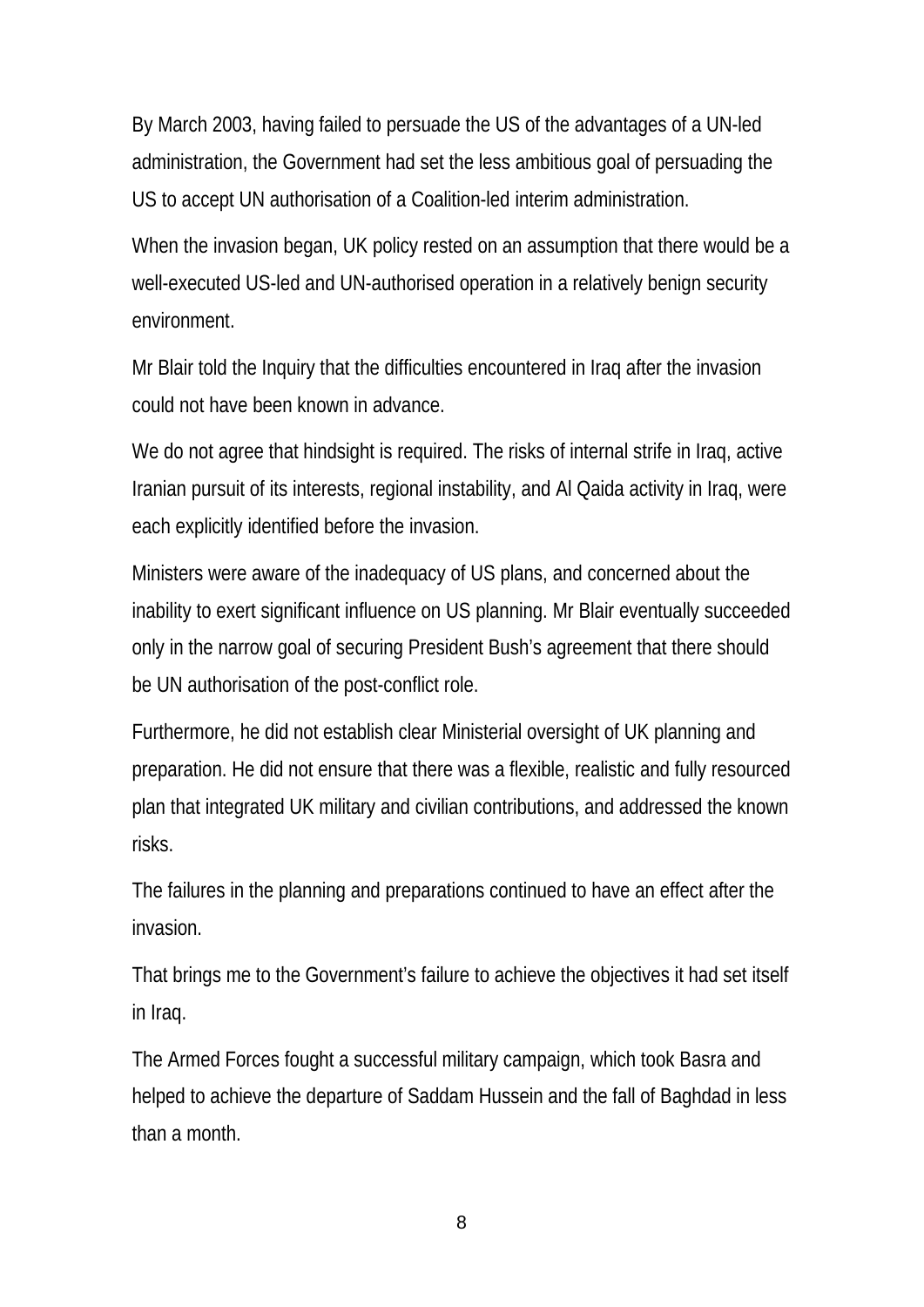Service personnel, civilians who deployed to Iraq and Iraqis who worked for the UK, showed great courage in the face of considerable risks. They deserve our gratitude and respect.

More than 200 British citizens died as a result of the conflict in Iraq. Many more were injured. This has meant deep anguish for many families, including those who are here today.

The invasion and subsequent instability in Iraq had, by July 2009, also resulted in the deaths of at least one hundred and fifty thousand Iraqis – and probably many more – most of them civilians. More than a million people were displaced. The people of Iraq have suffered greatly.

The vision for Iraq and its people – issued by the US, the UK, Spain and Portugal, at the Azores Summit on 16 March 2003 – included a solemn obligation to help the Iraqi people build a new Iraq at peace with itself and its neighbours. It looked forward to a united Iraq in which its people should enjoy security, freedom, prosperity and equality with a government that would uphold human rights and the rule of law as cornerstones of democracy.

We have considered the post-conflict period in Iraq in great detail, including efforts to reconstruct the country and rebuild its security services.

In this short statement I can only address a few key points.

After the invasion, the UK and the US became joint Occupying Powers. For the year that followed, Iraq was governed by the Coalition Provisional Authority. The UK was fully implicated in the Authority's decisions, but struggled to have a decisive effect on its policies.

The Government's preparations failed to take account of the magnitude of the task of stabilising, administering and reconstructing Iraq, and of the responsibilities which were likely to fall to the UK.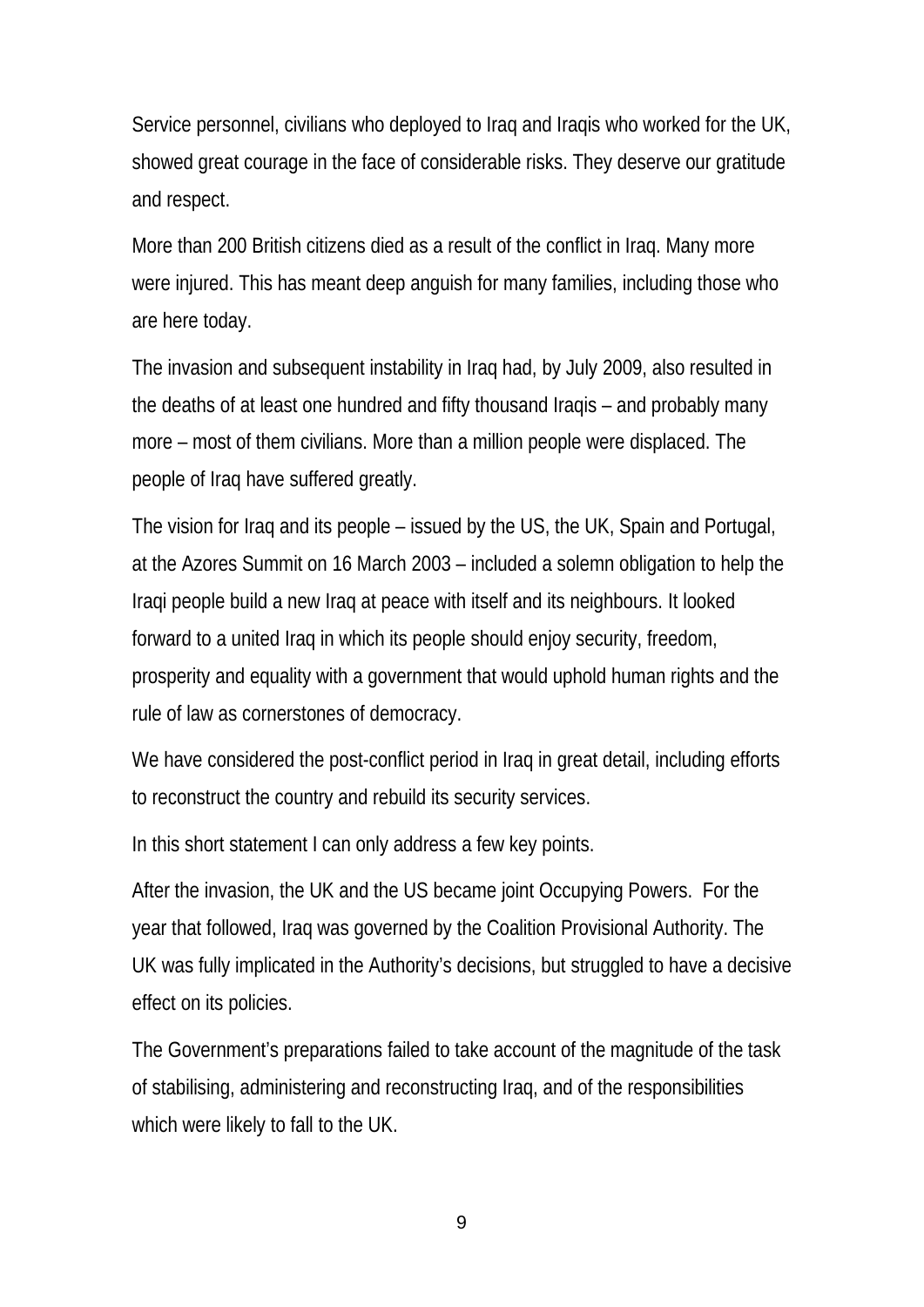The UK took particular responsibility for four provinces in the South East. It did so without a formal Ministerial decision and without ensuring that it had the necessary military and civilian capabilities to discharge its obligations, including, crucially, to provide security.

The scale of the UK effort in post-conflict Iraq never matched the scale of the challenge. Whitehall departments and their Ministers failed to put collective weight behind the task.

In practice, the UK's most consistent strategic objective in relation to Iraq was to reduce the level of its deployed forces.

The security situation in both Baghdad and the South East began to deteriorate soon after the invasion.

We have found that the Ministry of Defence was slow in responding to the threat from Improvised Explosive Devices and that delays in providing adequate medium weight protected patrol vehicles should not have been tolerated. It was not clear which person or department within the Ministry of Defence was responsible for identifying and articulating such capability gaps. But it should have been.

From 2006, the UK military was conducting two enduring campaigns in Iraq and Afghanistan. It did not have sufficient resources to do so. Decisions on resources for Iraq were affected by the demands of the operation in Afghanistan.

For example, the deployment to Afghanistan had a material impact on the availability of essential equipment in Iraq, particularly helicopters and equipment for surveillance and intelligence collection.

By 2007 militia dominance in Basra, which UK military commanders were unable to challenge, led to the UK exchanging detainee releases for an end to the targeting of its forces.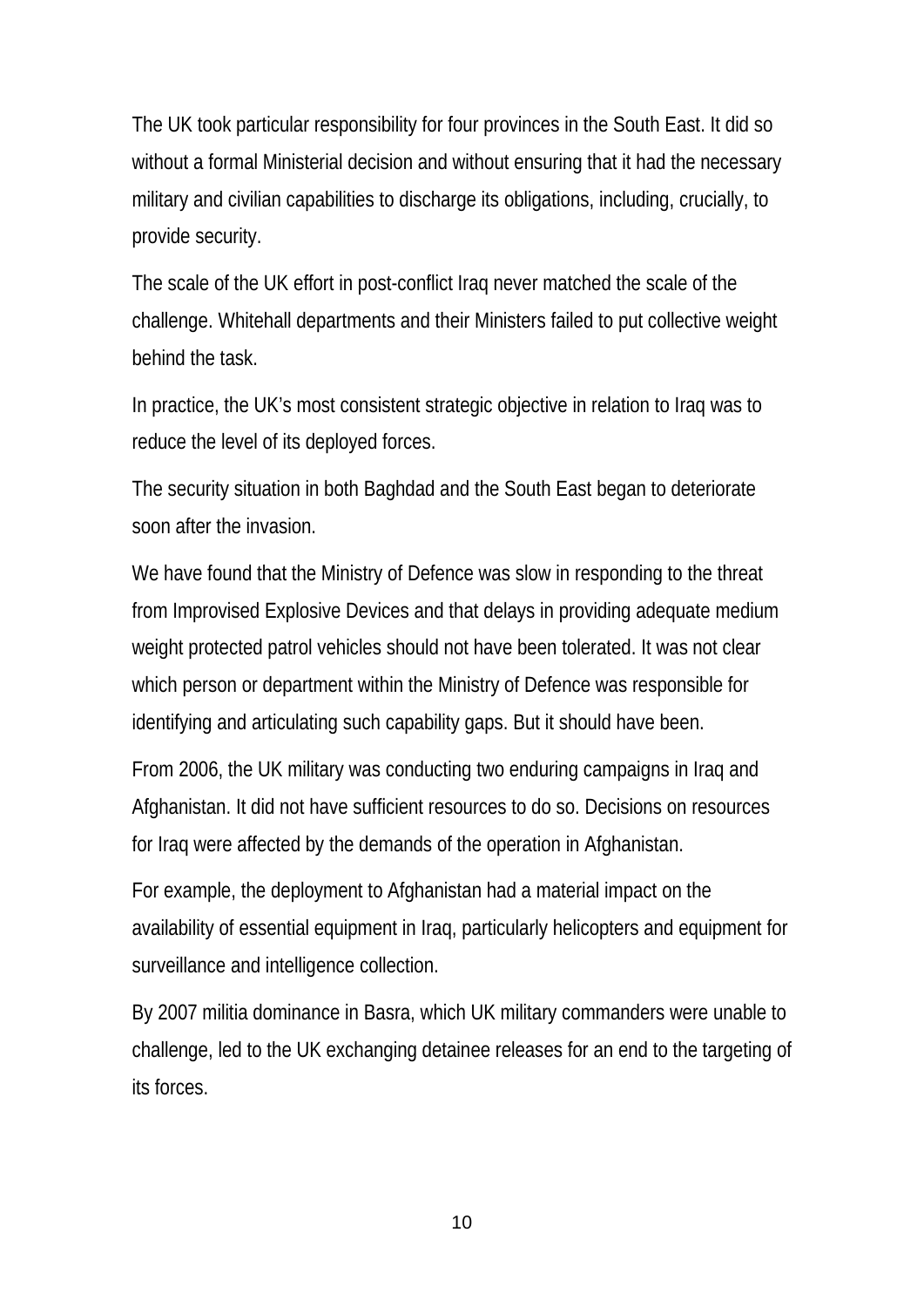It was humiliating that the UK reached a position in which an agreement with a militia group which had been actively targeting UK forces was considered the best option available.

The UK military role in Iraq ended a very long way from success.

We have sought to set out the Government's actions on Iraq fully and impartially. The evidence is there for all to see. It is an account of an intervention which went badly wrong, with consequences to this day.

The Inquiry Report is the Committee's unanimous view.

Military action in Iraq might have been necessary at some point. But in March 2003:

- There was no imminent threat from Saddam Hussein.
- The strategy of containment could have been adapted and continued for some time.
- The majority of the Security Council supported continuing UN inspections and monitoring.

Military intervention elsewhere may be required in the future. A vital purpose of the Inquiry is to identify what lessons should be learned from experience in Iraq.

There are many lessons set out in the Report.

Some are about the management of relations with allies, especially the US. Mr Blair overestimated his ability to influence US decisions on Iraq.

The UK's relationship with the US has proved strong enough over time to bear the weight of honest disagreement. It does not require unconditional support where our interests or judgements differ.

The lessons also include:

• The importance of collective Ministerial discussion which encourages frank and informed debate and challenge.